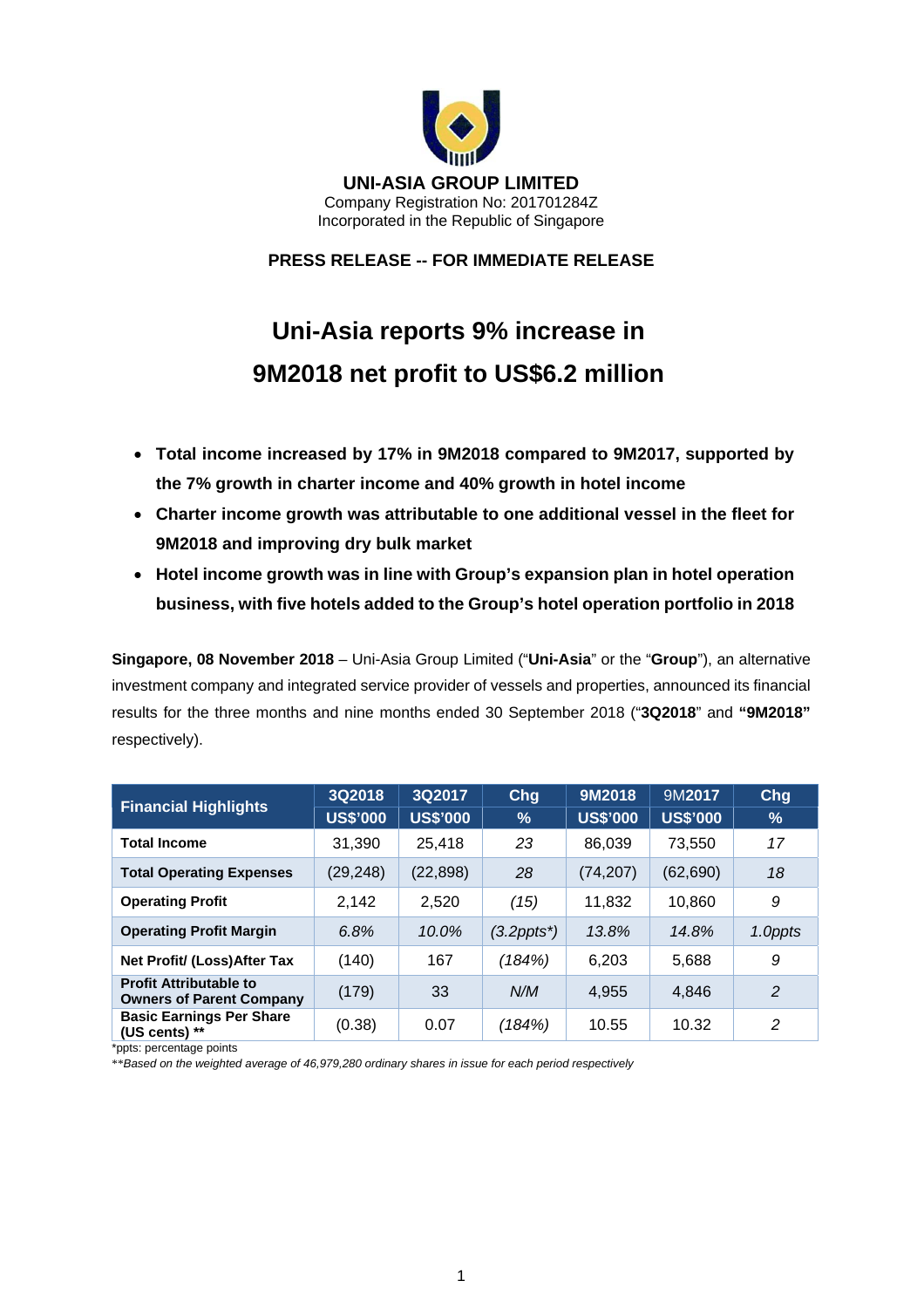# **9M2018 FINANCIAL REVIEW**

Total income for the Group increased by 17% from US\$73.6 million in 9M2017 to US\$86.0 million in 9M2018, mainly contributed by positive financial performances from charter income and hotel income.

| <b>Revenue</b>            | 3Q2018<br><b>US\$'000</b> | 3Q2017<br><b>US\$'000</b> | Chg<br>% | 9M2018<br><b>US\$'000</b> | 9M2017<br><b>US\$'000</b> | Chg<br>% |
|---------------------------|---------------------------|---------------------------|----------|---------------------------|---------------------------|----------|
| <b>Charter Income</b>     | 9,725                     | 9,480                     | 3        | 29,405                    | 27,493                    | 7        |
| Fee Income                | 1,666                     | 872                       | 91       | 5,689                     | 4,729                     | 20       |
| <b>Hotel Income</b>       | 20,158                    | 13,468                    | 50       | 48,168                    | 34,488                    | 40       |
| <b>Investment Returns</b> | (670)                     | 1,083                     | (162%)   | 787                       | 5,448                     | (86)     |
| <b>Interest Income</b>    | 232                       | 221                       | 5        | 640                       | 595                       | 8        |
| <b>Other Income</b>       | 279                       | 294                       | (5)      | 1,350                     | 797                       | 69       |
| <b>Total Income</b>       | 31,390                    | 25,418                    | 23       | 86,039                    | 73,550                    | 17       |

# (i) Charter Income

Charter income increased by 7% from US\$27.5 million in 9M2017 to US\$29.4 million in 9M2018. The increase was attributed to the inclusion of charter income of a vessel under Fulgida in 9M2018, but not in 9M2017 (Fulgida acquired the vessel on 2 November 2017).

# (ii) Fee Income

Total fee income rose by 20% from US\$4.7 million in 9M2017 to US\$5.7 million in 9M2018 as a result of arrangement and agency fee increasing by 18% to US\$3.1 million while asset management and administration fee increased by 11% to US\$1.8 million in 9M2018.

# (iii) Hotel Income

Hotel income accounted for 56.0% of the Group's total income in 9M2018, up from 46.9% in 9M2017. Hotel income increased by 40% from US\$34.5 million in 9M2017 to US\$48.2 million in 9M2018. The growth was in line with the Group's strategy to expand its hotel operation business. Five new hotels were added to the Group's portfolio in 2018 and the number of rooms under operations had increased from 1,851 as at end of 2017 to 2,667 as of end of September 2018.

#### (iv) Investment Returns

Investment returns for 9M2018 was US\$0.8 million compared to US\$5.4 million in 9M2017. The decrease was primarily due to the fair value loss of US\$3.5 million recognised for the containership investments in 3Q2018 following the deteriorations of containership investments as a result of the ongoing trade war. \$1.2 million in cash was recovered from distressed assets.

#### **Total Operating Expenses**

The Group's total operating expenses increased by 18% from US\$62.7 million in 9M2017 to US\$74.2 million in 9M2018. This was primarily because of increases in various expense items such as employee benefits, hotel leases, hotel operations, depreciation and vessels operations. Pre-opening expenses totalling US\$1.1 million for the 5 new hotels added to the Group's portfolio in 9M2018 contributed to the increase in hotel operating expenses.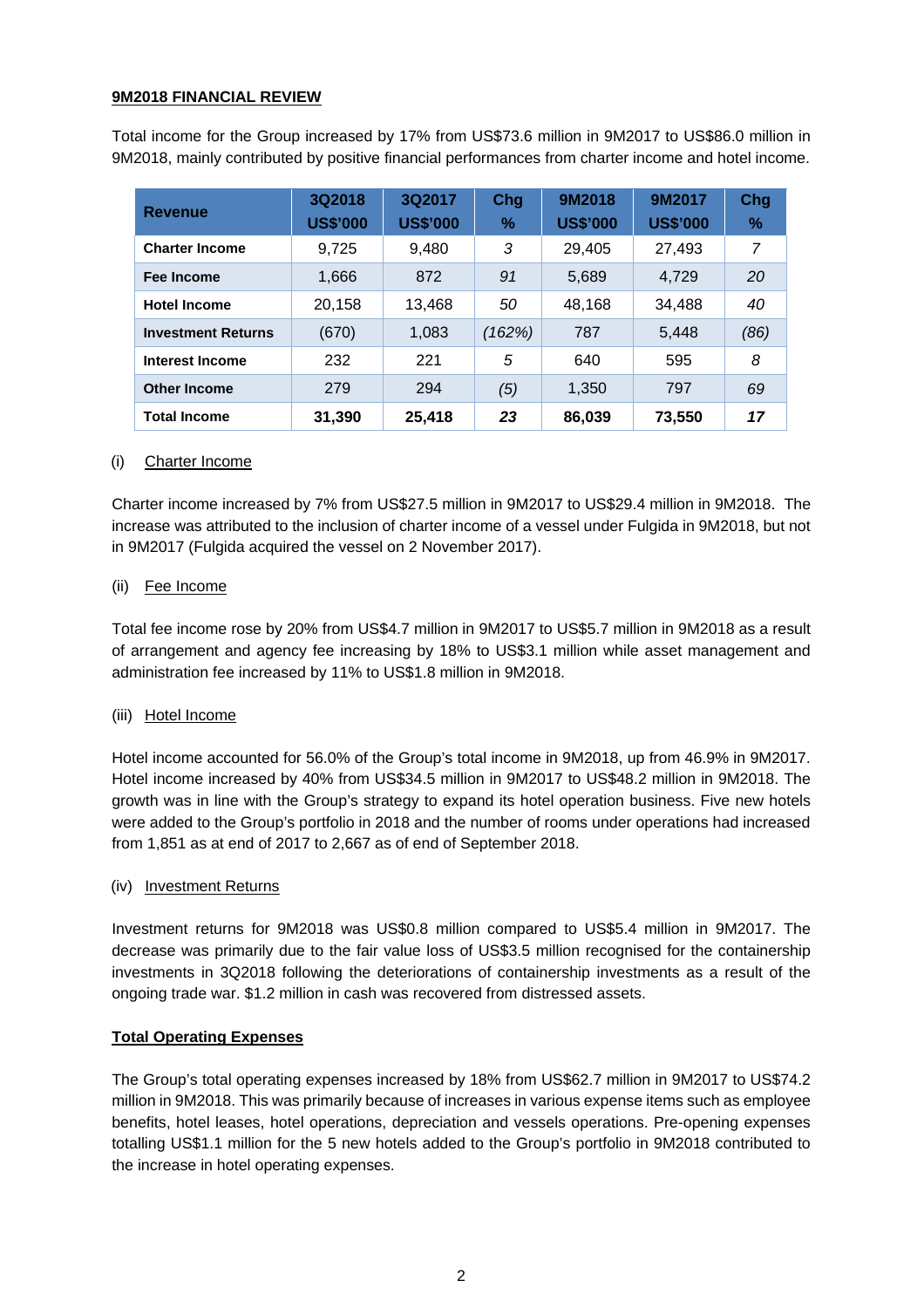# **Net Profit after Tax**

The Group registered 9% increase in net profit after tax to US\$6.2 million in 9M2018, as compared to US\$5.7 million in 9M2017.

### **Net Asset Value**

As of 30 September 2018, the Group's Net Asset Value ("**NAV**") per share was US\$2.891, same as the NAV as of 31 December 2017.

# **OUTLOOK**

#### Dry Bulk

According to Clarksons Research "Dry Bulk Trade Outlook" September 2018 issue, 2018 has so far seen the balance of fundamentals improve in the bulker sector due to limited fleet growth although going forward, there are a number of risks to the demand outlook including the potential for Chinese major bulk imports to soften. Overall, the fundamentals in the bulkcarrier market initially look set to be broadly balanced in the coming year. The Group monitors the bulkcarrier market carefully and makes adjustments to the Group's bulkcarrier strategy accordingly.

#### Containership

According to Howe Robinson Partners Third Quarter Containership Review 2018, the combined impact of tariff, Brexit, financial instability, weaker German growth may result in a highly uncertain containership demand, while the legacy of oversupply from 2018 could weigh on the containership freight, charter and secondhand markets in the coming year. The 4 containerships in the Group shipping portfolio may be impacted under such market conditions.

#### Hong Kong Property

In Hong Kong, the high-speed rail link between Hong Kong and mainland China opened to the public on 23 September 2018. The Hong Kong-Zhuhai-Macau bridge linking up Hong Kong, Macau and the mainland's River Delta cities to form the Greater Bay Area was declared officially open on 23 October 2018 by Chinese President Mr. Xi Jinping. Hong Kong's economy is expected to be more robust with the opening of these infrastructures. Following the success of the Group's 2nd property investment project at 650 Cheung Sha Wan Road, the Group has invested in the fifth property investment project and is now exploring a sixth property investment project. The aim is to capitalise on Hong Kong's commercial property growth and for such projects to add on to the Group's bottomline annually.

#### Japan Property

Japan's property market remains buoyant. While expanding new ALERO projects opportunities, the Group is also exploring new asset/construction management opportunities including hotel redevelopment projects.

#### Hotel Operation

 $\overline{a}$ 

For 2017's Hotel Chain Ranking organised by "Jalan.net", one of the largest online hotels and ryokans booking site in Japan, the Group's Hotel Vista was voted first for 2 categories:

- i) "Business Travel Less Than JPY15,000 Per Night" Category
- ii) "Family Travel Less Than JPY15,000 Per Night" Category

With the Group's existing portfolio of hotels and new hotels to be added to the Group's portfolio, and the endorsement by guests as top in its category, the Group is in a good position to benefit from the growing hospitality market in Japan.

--- The End ---

 $1$  Based on the weighted average of 46,979,280 ordinary shares in issue for 9M2018 and 9M2017